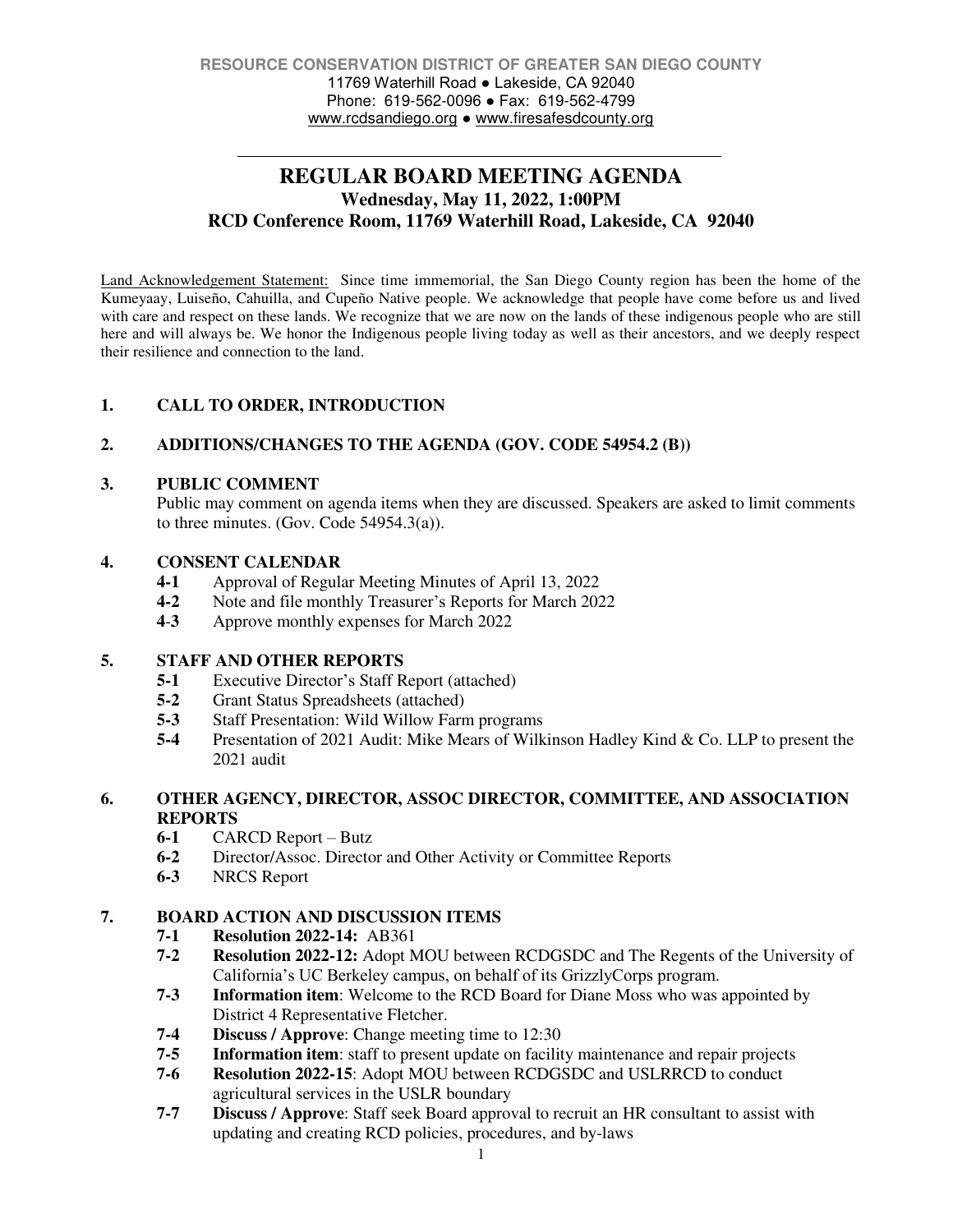- **7-8 Discuss / Approve**: Draft Authorities of the Executive Director policy
- **7-9 Discuss / Approve**: Legal counsel Steve Boehmer to report back on the CASp inspection at Wild Willow Farm; Board to discuss next steps

### **8. CLOSED SESSION**

#### **8-1 PUBLIC EMPLOYEE EVALUATION – Government Code Section 54957** Title: Executive Director Evaluation

The above matters described on the agenda may be held in closed session in a conference with counsel under the provisions of Government Code Section stated above. If closed sessions are held, a report of actions subject to disclosure will be made by the District's Counsel upon return to open session respectively.

### **9. AGENDA SETTING**

#### **10. ADJOURNMENT**

**Public Notice:** In compliance with the Americans with Disabilities Act and Government Code Section 54954.2, if special assistance is needed to participate in a Board meeting, please contact the RCD at (619) 562-0096. Notification of at least 48 hours prior to meeting time will assist staff in assuring that reasonable arrangements can be made to provide accessibility at the meeting.

| <b>UPCOMING EVENTS</b>                   |                                  |                            |
|------------------------------------------|----------------------------------|----------------------------|
| <b>RCD</b> Board Meeting                 | Wednesday, June 8, $2022$ 1:00pm | <b>RCD</b> Office          |
| FSC Executive & General Board Meetings   | Thursday, April 12, 2022 9:00am  | Santa Ysabel Nature Center |
| RFFC Local Wildfire Resilience Convening | Wednesday, June 8, 2022          | <b>TBD</b>                 |
| <b>FSC Volunteer Awards</b>              | Friday, June 10, 2022            | Balboa Park                |
| Wild Willow Farm Volunteering            | Saturdays weekly 9am-noon        | Wild Willow Farm           |

# **RCD Board of Directors – April 2022**

#### **Don Butz, President**

Marilyn Huntamer, Vice President Jordan Gascon , Secretary/Treasurer

Maggie Sleeper, Director Neil Meyer, Director

**One Vacancy Odette Gonzalez, Director** 

*Associate Directors* 

D.K. Nasland, Jo MacKenzie, Lance Rogers

| RCD STAFF - April 2022                                            |                                                        |  |
|-------------------------------------------------------------------|--------------------------------------------------------|--|
| Ann Baldridge, Executive Director                                 | Heather Marlow, Director of Forestry & Fire Prevention |  |
|                                                                   | Projects                                               |  |
| Chris Kelley, Financial Director                                  | Gregg Cady, Farm Director                              |  |
| Morgan Graves, Forestry & Fire Prevention Projects<br>Coordinator | Stan Hill, Forestry & Fire Prevention Projects Manager |  |
| Sierra Reiss, Education Coordinator                               | Andy Williamson, Farming & Gardening Coordinator       |  |
| Rachel Lloyd, Accounting Clerk                                    | Joel Kramer, Regional Agricultural Specialist          |  |